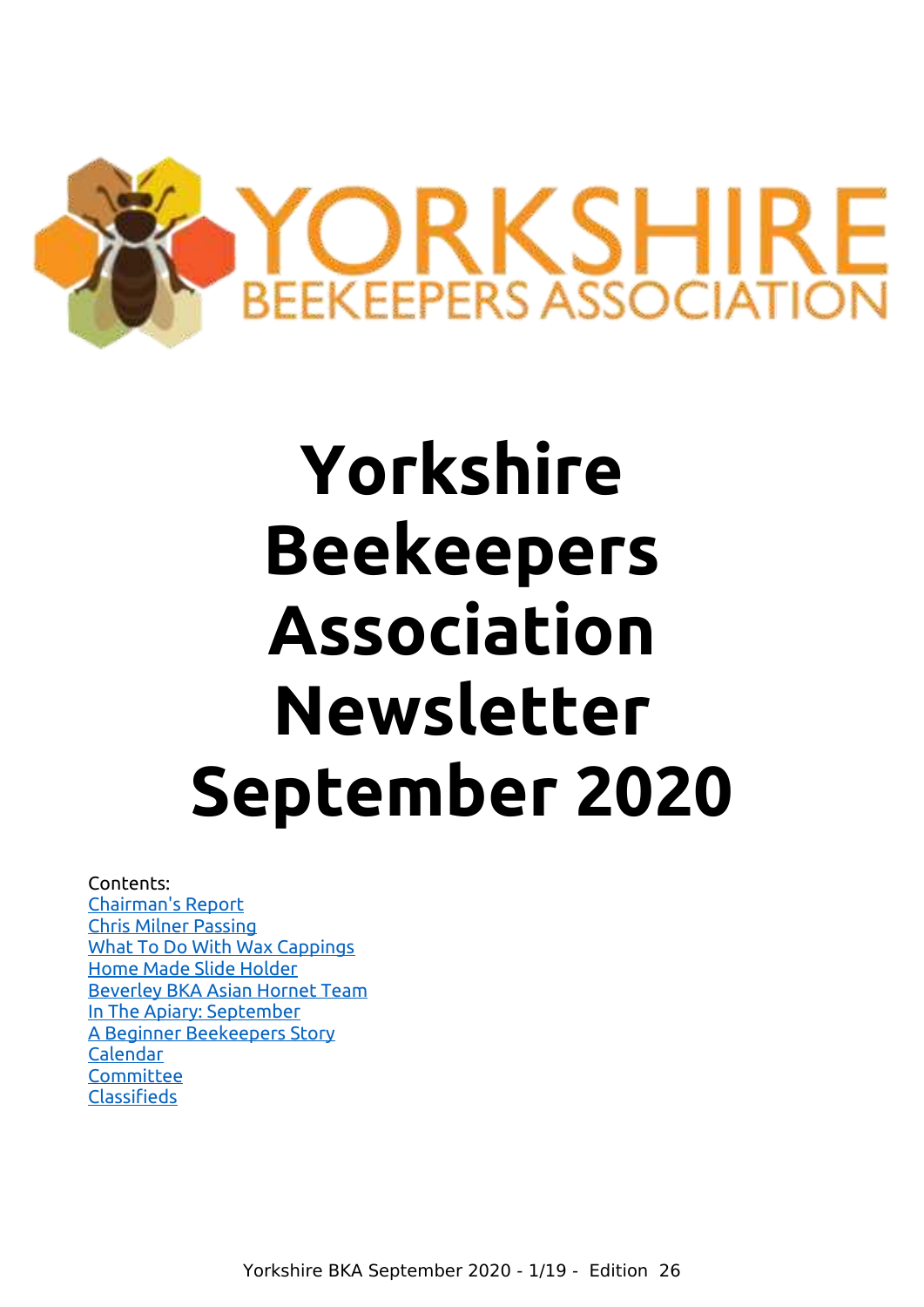

Chairman's Report: Summer has brought our county a complete contrast in weather this year, with many eastern areas having a drought, whilst the more western areas coped with seemingly endless rain. We've experienced flower crops and trees blooming well in advance of normal, then dying off quicker than normal. A challenging year for all beekeepers with some areas getting good honey returns and others quite the reverse suffering extremely poor summer crops.

<span id="page-1-0"></span>Alongside the pandemic: compulsory shutting down of all our county agricultural shows, honey shows and cancellation of the BBKA tutorials and exams, 2020 is not a year many of us will look back on favourably. At this time there appear to be no positive developments

towards commencing larger gatherings safely, hence, as an association we are staying united and informed through virtual Zoom meetings and online webinars. It seemed a daunting task initially, however, surprisingly much easier than anticipated, and with positive results allowing members to remain involved and informed of present and future news and developments.

At our last Zoom meeting of the YBKA committee we had all area representatives invited again, giving a more representative sample of involvement. The business of the day was all conducted in a positive and orderly manner. Slight amendments/additions to the YBKA Constitution were discussed to try to bring it in-line with modern day practices (eg Er2 and virtual meetings) and to clarify and simplify some issues. This continues to be a work in progress that we will consider at our next meetings, before bringing the changes before the membership for final approval.

Following a conversation with the person dealing with all Covid-19 related matters at the Charities Commission, and due to the complexity of trying to set up a virtual AGM this year with such a large YBKA membership - the Commission, the YBKA Committee and area representatives that attended the meeting, agreed that the AGM for 2020 will be suspended until next year when we may be in a better position to accommodate it. Full reports will be circulated from Officers and post holders on the YBKA Committee, including a full financial statement and education updates. These will also be available in the Newsletter and on the website. There have been no resignations of committee members and all are prepared to stand again until our next AGM (with the approval of the Charities Commission).

I hope this is agreeable to all our members in these difficult times. We are hoping in the near future to have in place a virtual structure that can support a much larger capacity for meetings and seminars, capable of not only delivering our future tutorials / exams but also, hopefully, next year's Delegates Meeting and AGM, should the current distancing advice remain. All progress will be reported in our newsletter and on our website where applicable.

Happy beekeeping

Dave Shannon YBKA Chairman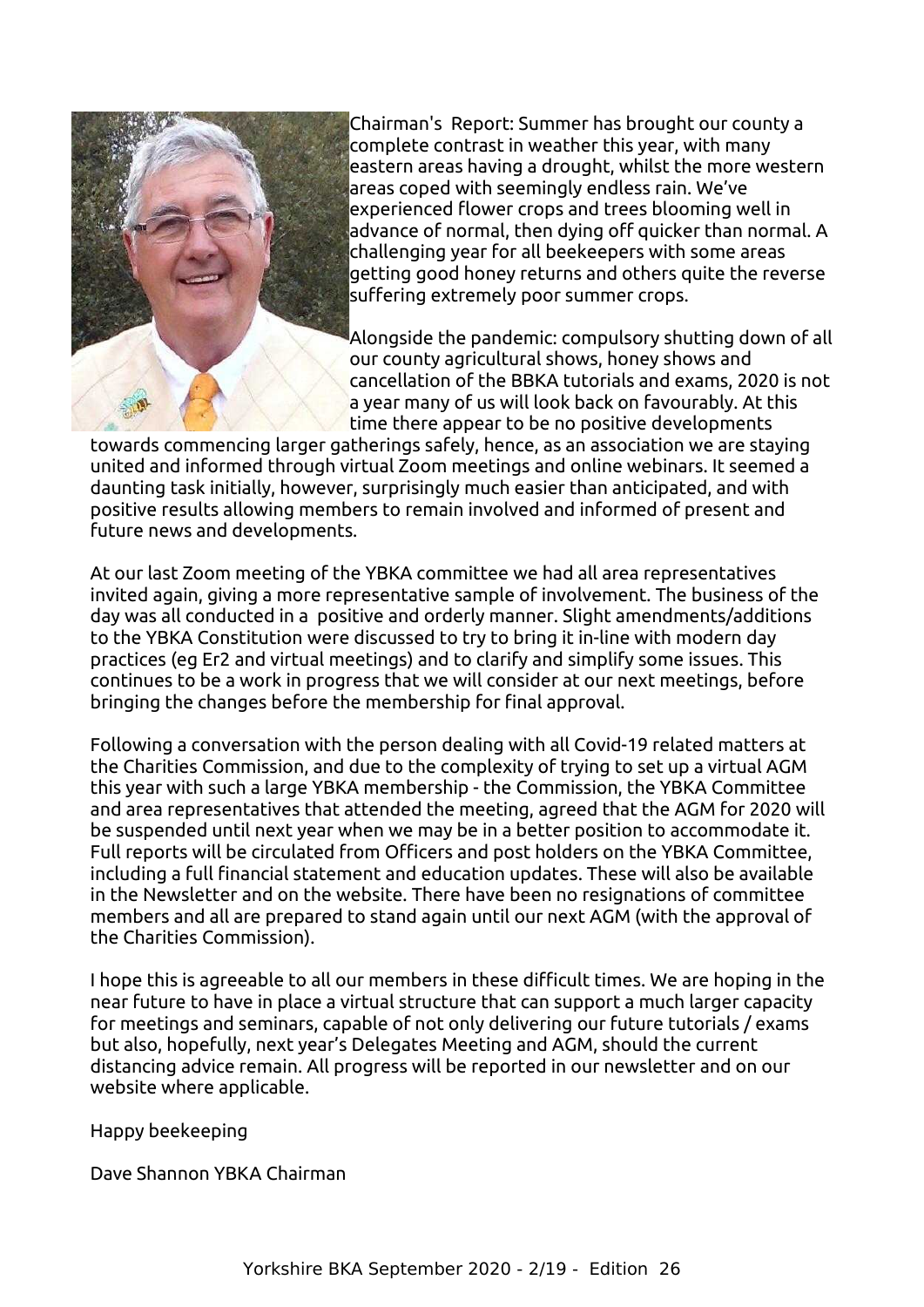## <span id="page-2-1"></span>**With great sadness we note the passing of Chris Milner, long standing member of Malton and District BKA. Our condolences to Chris' family and friends.**

## <span id="page-2-0"></span>**What to do with wax cappings and brace comb**

After extracting your honey, it is a good time to clean up and recycle cappings from your super frames and brace comb collected from your inspections. I use a small steamer which our association, Halifax Beekeepers, hires to our members. Your association may have a similar piece of equipment, or perhaps a member of your association has picked up a steamer in an auction and would be willing to share the use of it?

Aside from the steamer and your wax collection, all you need is a sieve, an old pair of tights and a few containers to collect the wax in.

Step 1

Wash cappings and brace comb thoroughly in cold water, best through a sieve



Step 2 Pack the cappings and brace comb into the legs of an old pair of tights & drip dry

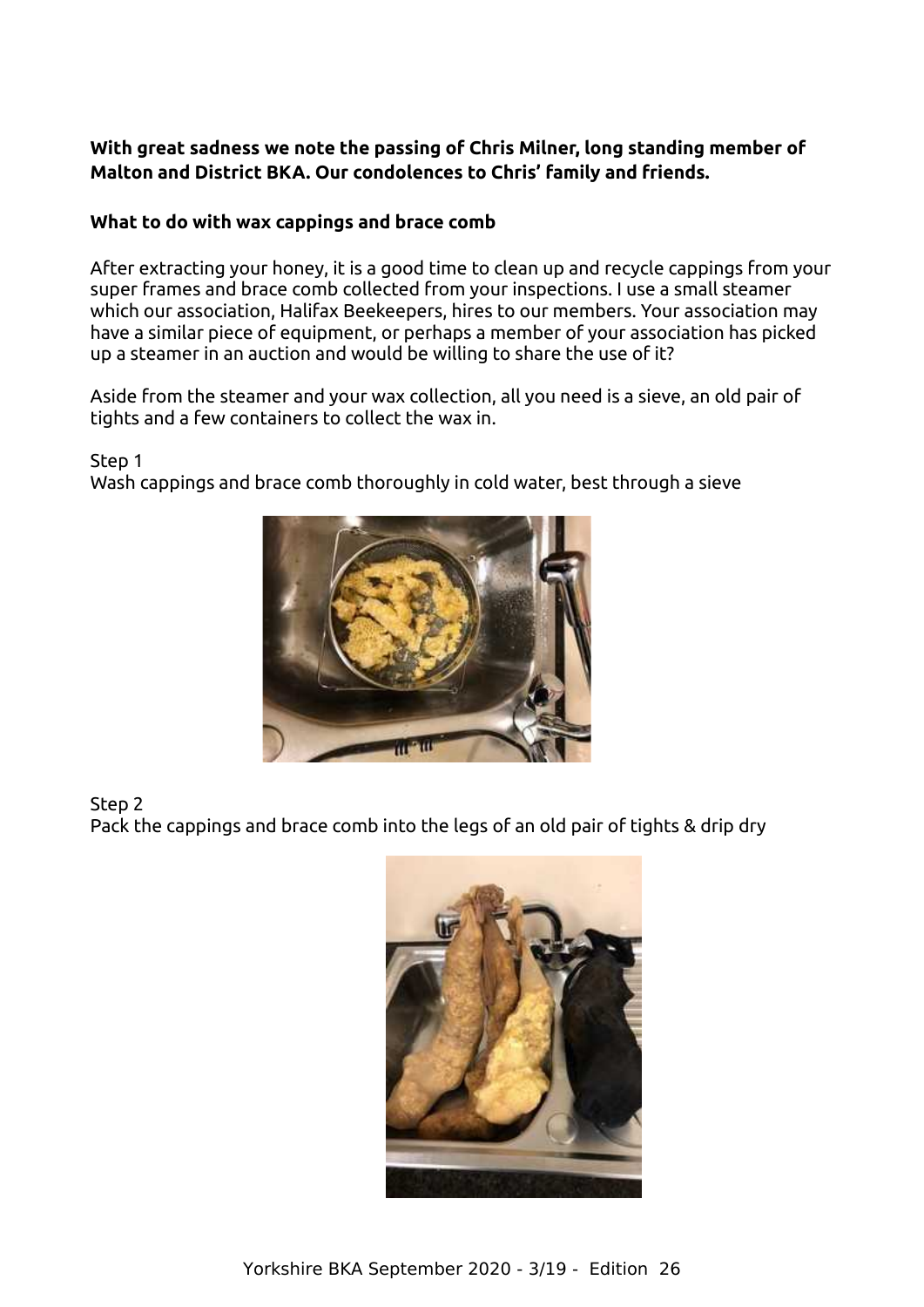Step 3

Fill the bottom section of the steamer 2/3rds full of water, taking care you don't let the steamer boil dry during the process. Put cappings into the inner steamer basket



Step 4 Add lid and switch on the steamer. Position containers beneath the steamer spout. Wait for water to boil.



Step 5

As the wax melts it gradually flows from the spout where it can be collected. N.B. Keep a close eye on the water level in the steamer. Don't leave it unattended to do household chores!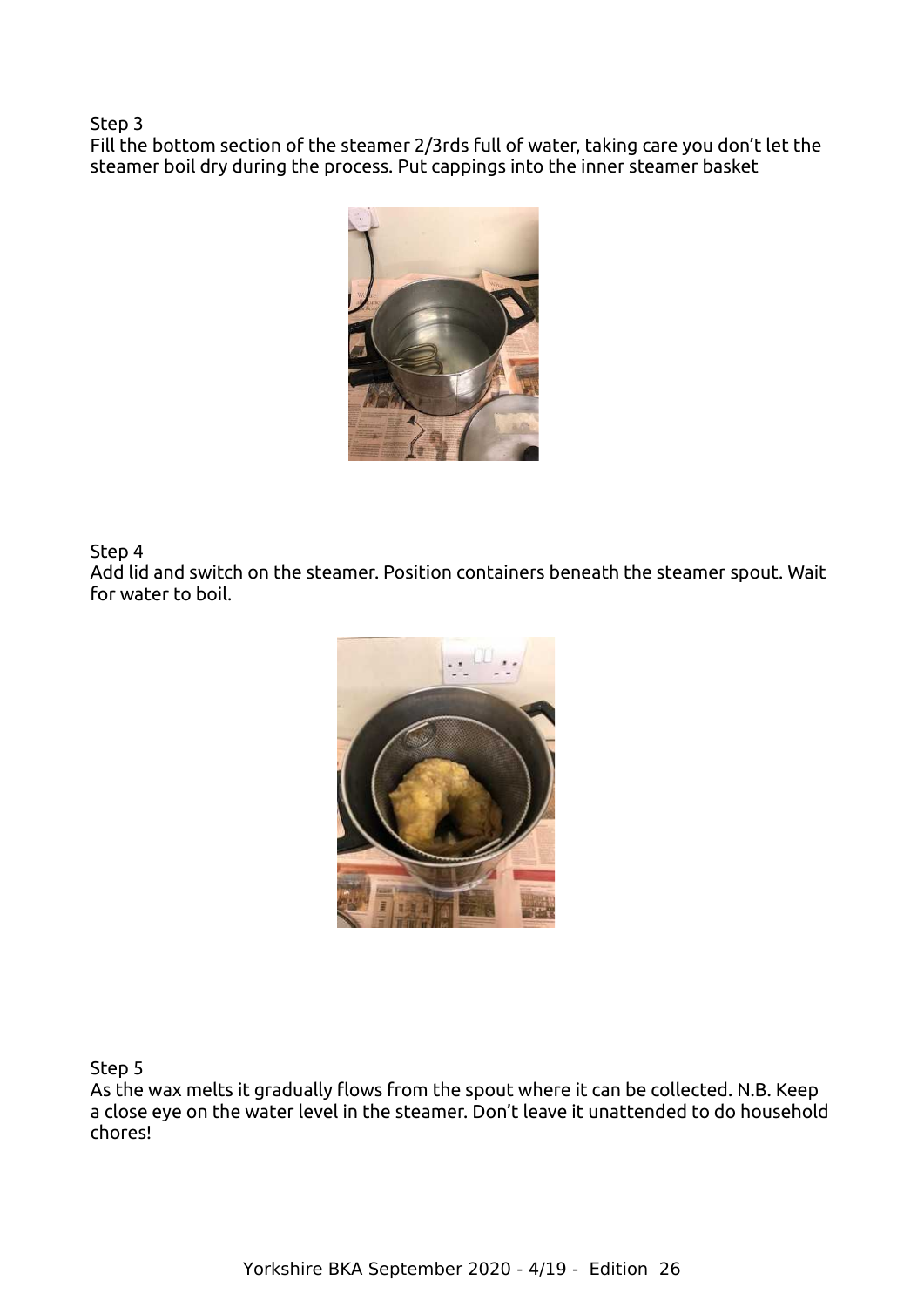

Step 6 Filled containers, wax collected



After the wax has set and the containers feel cold (overnight to be safe), simply tip the containers over a sink, to release the wax. Depending on how well you washed the cappings before adding to the steamer, your wax may be floating on some residual honey. Simply pour / wash off and use a hive tool to scrape off any 'dross' on the bottom of the wax that managed to get through the tights.

Your recycled wax is now ready for further filtering, by gently melting and straining using j cloths and lint. You can then use your filtered wax for making candles, wax blocks, beeswax food wraps and cosmetics. Possibly entering some of your products in the wax classes at next year's honey shows such as the Great Yorkshire Show or Countryside Live!



Elaine Robinson Education Secretary, Halifax Beekeepers

Yorkshire BKA September 2020 - 5/19 - Edition 26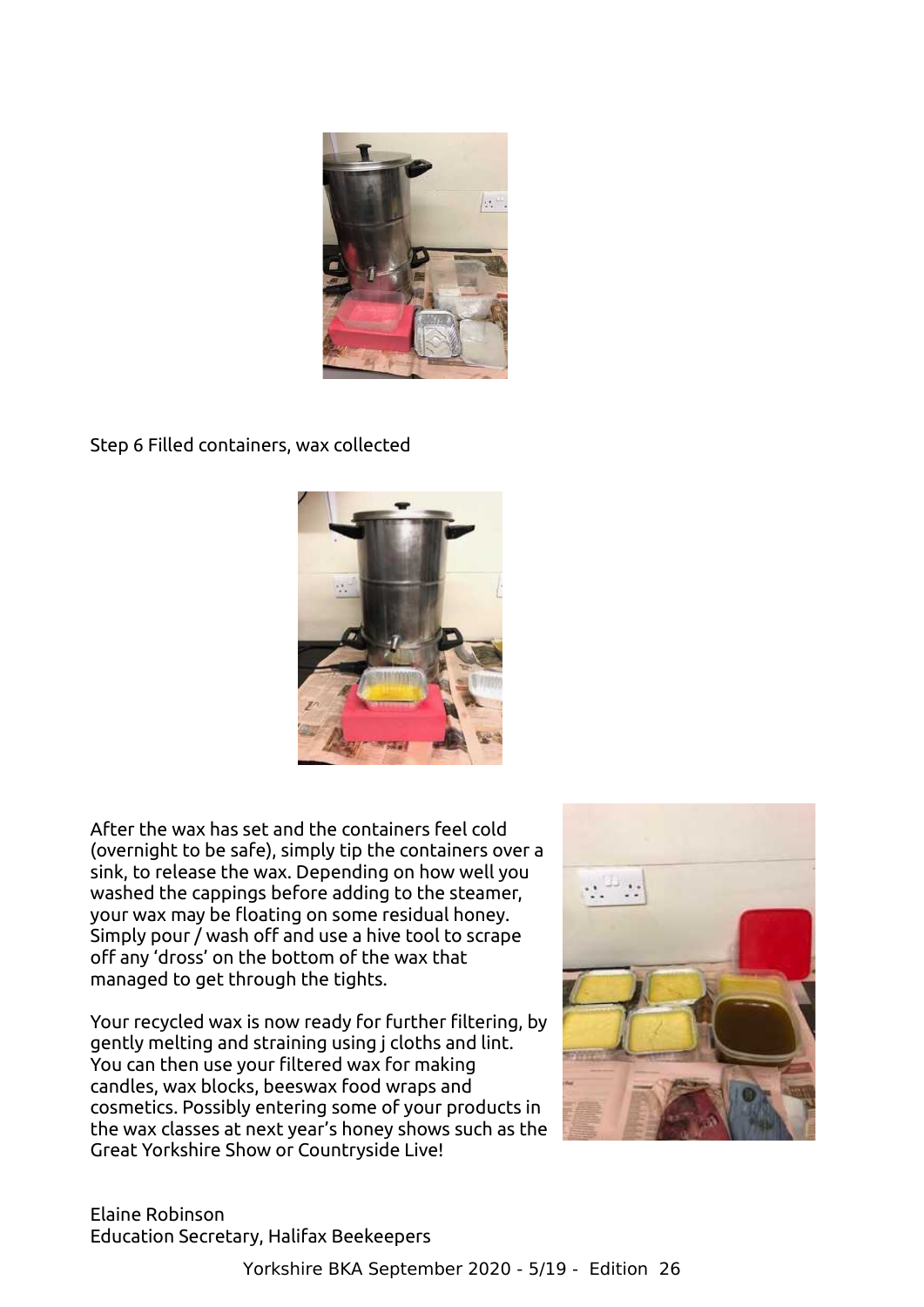## **Home-made slide holder**

Having my own microscope, one that attaches to my computer, it gets well used! Pollen, Nosema, parts of bees - its uses become legion and so a lot of slides and cover slips get used. Having retired, access to these common materials in labs has been greatly reduced and not withstanding being from Yorkshire I tend to abhor throwing 'useful' things away.

<span id="page-5-1"></span>Washing used slides can be a drag and for some time I have thought of finding a way around this. Following extensive Nosema microscopy I recently did something about this annoying problem without recourse to "purchase", a word not easily spoken by some.

The photos show my second solution to the 'dirty slide' problem which allows them to be put into a dish washer. I think from the photos its construction is self-evident. The

piece of queen excluder can be fixed vertically by hammering a couple of the rod into the wooden block.

There are commercial slide holders, but the one I made can be built to fit into your dish washer. I am sure the design can be improved on. All you need is a piece of an old wire queen excluder, a block of wood and minimal hand tools.

I am wondering about cleaning cover slips now!



Chris Coulson, Beverly Beekeepers Association.

## <span id="page-5-0"></span>**AN IMPORTANT MESSAGE FROM BEVERLEY BEEKEEPERS' ASSOCIATION ASIAN HORNET TEAM**

## **Asian Hornet Week**

The British Beekeepers Association was designated 7th Sept to 14th Sept 2020 as Asian Hornet Week.

**The Asian Hornet** came into Europe via southern France in 2004 in a consignment of goods from China. Over the next few years, it spread rapidly through France and many other European countries disrupting honeybee colonies and pollinators in general. It appeared on mainland Britain in 2016 and again in 2017/18/19, but has not, we think, got a foot hold.

**What does it do?** This hornet kills honey bees and many other pollinators. It does this to get the protein from their flight muscles to feed to its own young. Honey bees are its

Yorkshire BKA September 2020 - 6/19 - Edition 26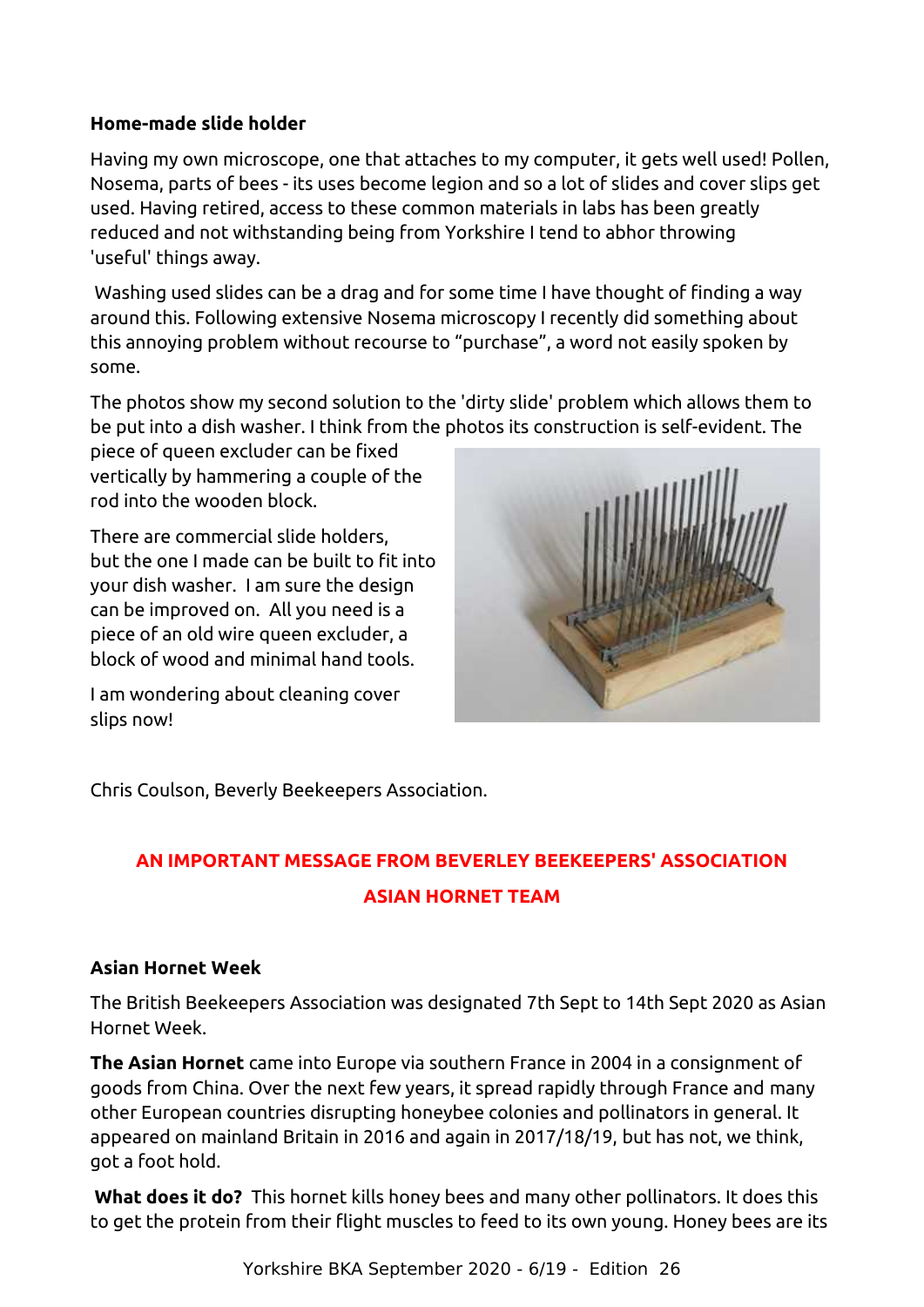'favorite' food as a colony of honey bees provides easy pickings. A hive of bees can be wiped out in a day.

**Current status:** There have been no reports of this hornet on the UK mainland this year (2020) but it is an increasing problem in Jersey where numerous nests have been found. The reduced travel, because of Covid 19, may have reduced its transmission from Jersey and mainland Europe to mainland UK, but perhaps only temporarily? We must be on the lookout for this hornet. If it becomes established in the UK it will be much more difficult to deal with and our bees, pollination, local honey production and bee products will suffer.

**You can help:** By keeping an eye out for this large insect, or its nest, and by reporting it you can help keep the UK free of it. The attached file shows you what this hornet looks like. Its early nest (March/April) is about the size of an orange/grapefruit and is likely to be found in sheds, porches, hedges etc. Summer nests are larger and are high up in trees and can be difficult to spot because of the leaves.

**Information**. The Non-Native Species Secretariat (NNSS) and the National Bee Unit (NBU) web sites have useful information on the Asian Hornet (see below). There are now many videos on-line. To view these, search for 'Asian hornet videos'.

## **Action you should take if you have a sighting or hear of the insect or nest:**

Photograph the insect if possible

Note where and when you saw it. If you can get a map reference even better.

Note the direction the insect flew to or from.

If it was a nest you saw, photograph it, and note its location. Don't touch the nest.

If you find a dead Asian Hornet or catch one, put it in the freezer/fridge to preserve it, preferably in a match box or the like (glass containers become damp inside).

## **By law it must be reported, and the basic reporting line is one of the following**

NNSS -- contact --alertnonnative@ceh.ac.uk or nnss@alpha.gov.uk

NBU -- contact -- [nbu@apha.gov.uk](mailto:nbu@apha.gov.uk) or (tel. 0300 3030094)

Or contact your nearest beekeeping association. The BBKA Asian Hornet Team Map can be found at

https://www.bbka.org.uk/asian-hornet-action-team-map

Beverley Beekeepers Association is here to help you. Help keep a watch for the Asian hornet with us.

Chris Coulson - Beverley Beekeepers Asian Hornet Team

Aug 2020.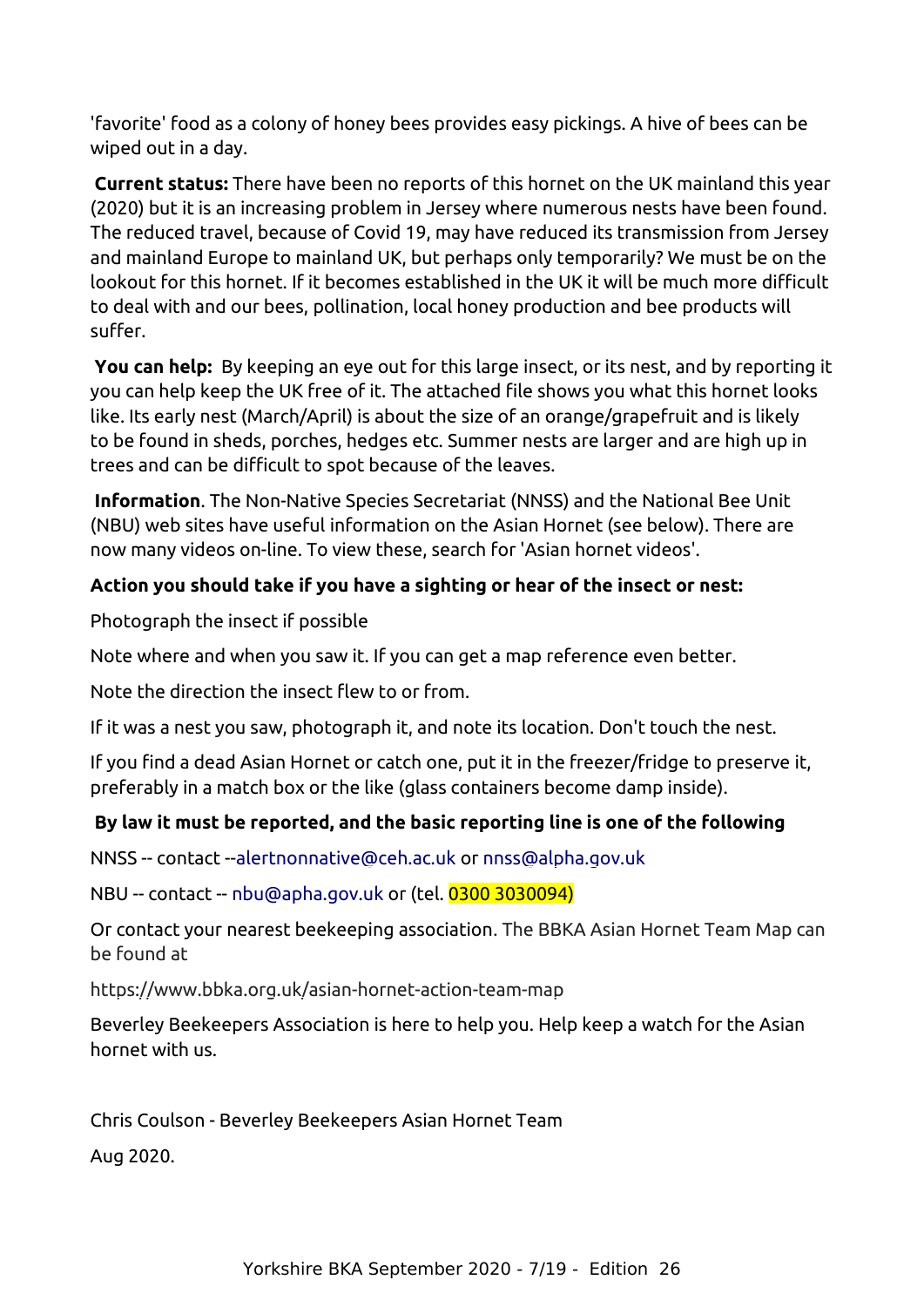## **In the Apiary: September**

Well, August was a month of contrast. Really nice sunny weather and then the rain came and came again. Where I live, forage seemed to be scarcer than previous years although the telltale sign of bees visiting Himalayan Balsam remained present. *Telltale signs of bees working Himalayan Balsam white stripe on their thorax*

<span id="page-7-0"></span>

Bees on the heather should be returning anytime now and as we are entering the end of the beekeeping season for another year we need to be focused on preparing our bees for the winter months.

Treatments for varroa should be completed as temperatures are sufficient, throughout September, for it to be effective. Remember to keep records of treatments given, as it is a legal requirement.

We need to be looking at strong colonies with plenty of stores in a dry hive. This may mean uniting two weaker colonies.

We need to look at ensuring our colonies have sufficient food to see them through the winter and it is vital that by the end of September our colonies have sufficient stores within the brood box. We should be looking at 50 – 60lbs of stores. If feeding bees, to top up their larder, you can feed commercially produced inverted syrup or you can make sugar syrup which at this time of year is referred to as a strong syrup, 2 : 1 ratio. In "old money" it is 2lb sugar to 1 pint of water. If preparing this yourself, you will need a large saucepan and add the sugar and water together using white granulated (refined) sugar. Stir whilst gently heating and once the sugar dissolves completely, and the liquid is clear, allow to cool completely before putting into storage vessels ready for feeding to the bees.

As a rule of thumb one full brood frame will hold approximately 5lb of stores. Once you believe there are stores to the required amount it is the ideal time to practice hefting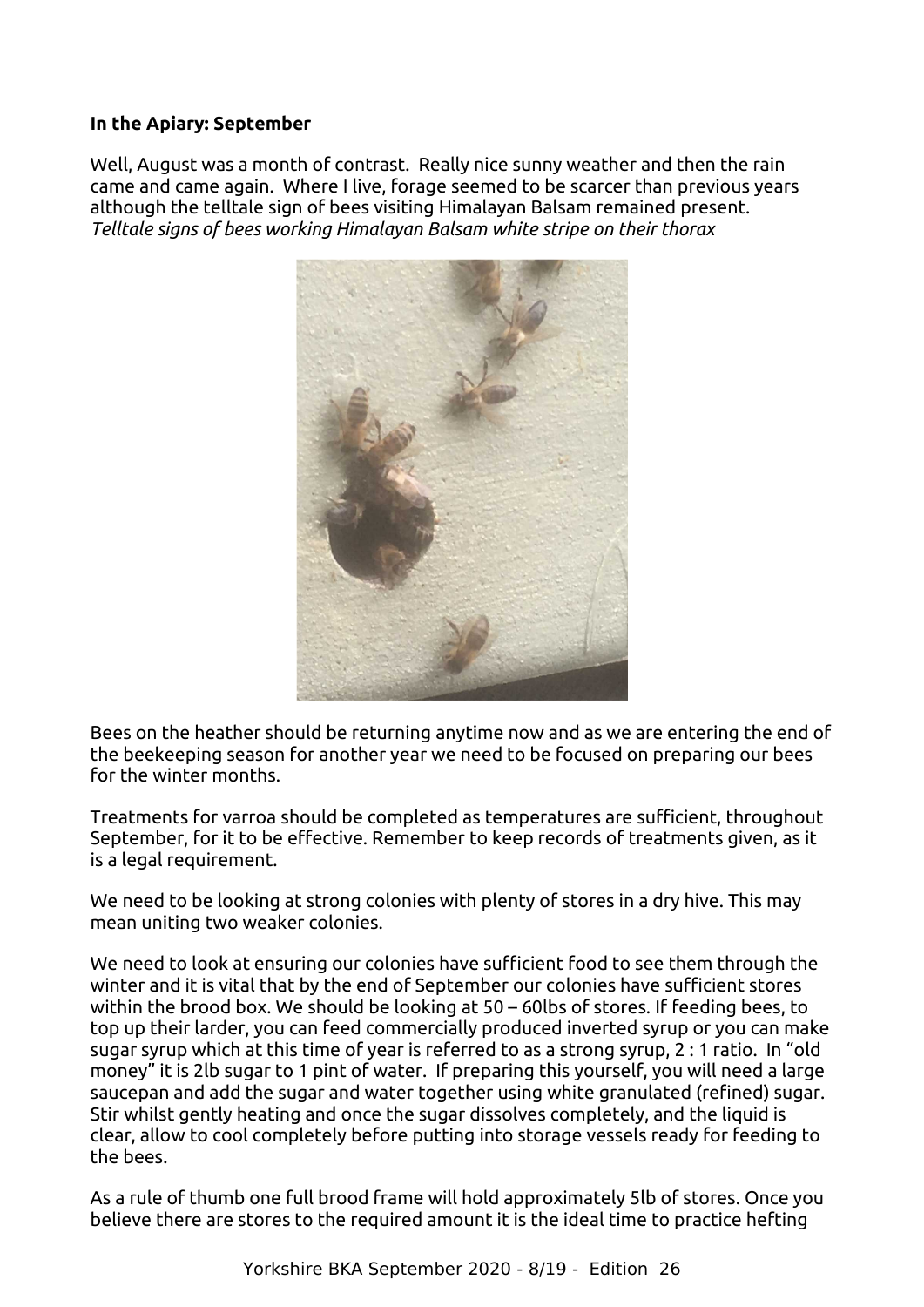the hive. Gently lifting the back of the hive with one hand to judge the approximate weight.

Remember when feeding bees, it is best to do all your colonies in the evening to prevent robbing. Use rapid feeders and be careful not to spill syrup, as this can attract unwanted visitors such as robbers from other colonies and wasps.

If wasps are hawking around the hive entrances, you may see them entering a hive through cracks and crevices in the woodwork, so block these up and reduce the entrance size so the bees can defend their stores. It would be beneficial to place some wasp traps around the apiary. I have Asian Hornet monitoring traps, but also find an effective trap for wasps to be an old jam / honey jar with an 8mm hole drilled in the lid and I bait the bottom of the jar with jam. There are lots of other baits used, some with beer, which to me is sacrilege, so the wasps will have to make do with jam in our house!

Whilst there have been no reported sightings of Asian Hornets in our area, remain vigilant as this time of year they are seeking carbohydrate rich foods such as ivy nectar or even rotting fruit.

Speaking of other unwanted guests, towards the end of this month mouse guards can be fitted to your entrances reducing the heights of your entrance to approx. 8mm (a bee space). This keeps predators out but allows your bees access throughout the winter to gather much needed water and for cleansing flights on milder days.

Finally, extract whatever honey you have and ensure you store it in a bucket, full to the top, in a cool place, with an air-tight lid to avoid fermentation.

Store your combs safely away for next season in a light and airy location such as a shed or greenhouse. Storing combs in supers is convenient but they are susceptible to wax moth so you may decide to treat with either sulphur dioxide or acetic acid. You can treat using biological products, but no anti-wax moth product is currently licenced for use in the UK. If stacking boxes place a couple of sheets of newspaper between each box to prevent any possible spread into other boxes.

## *Wax moth Larva*



Until next month Mark Millard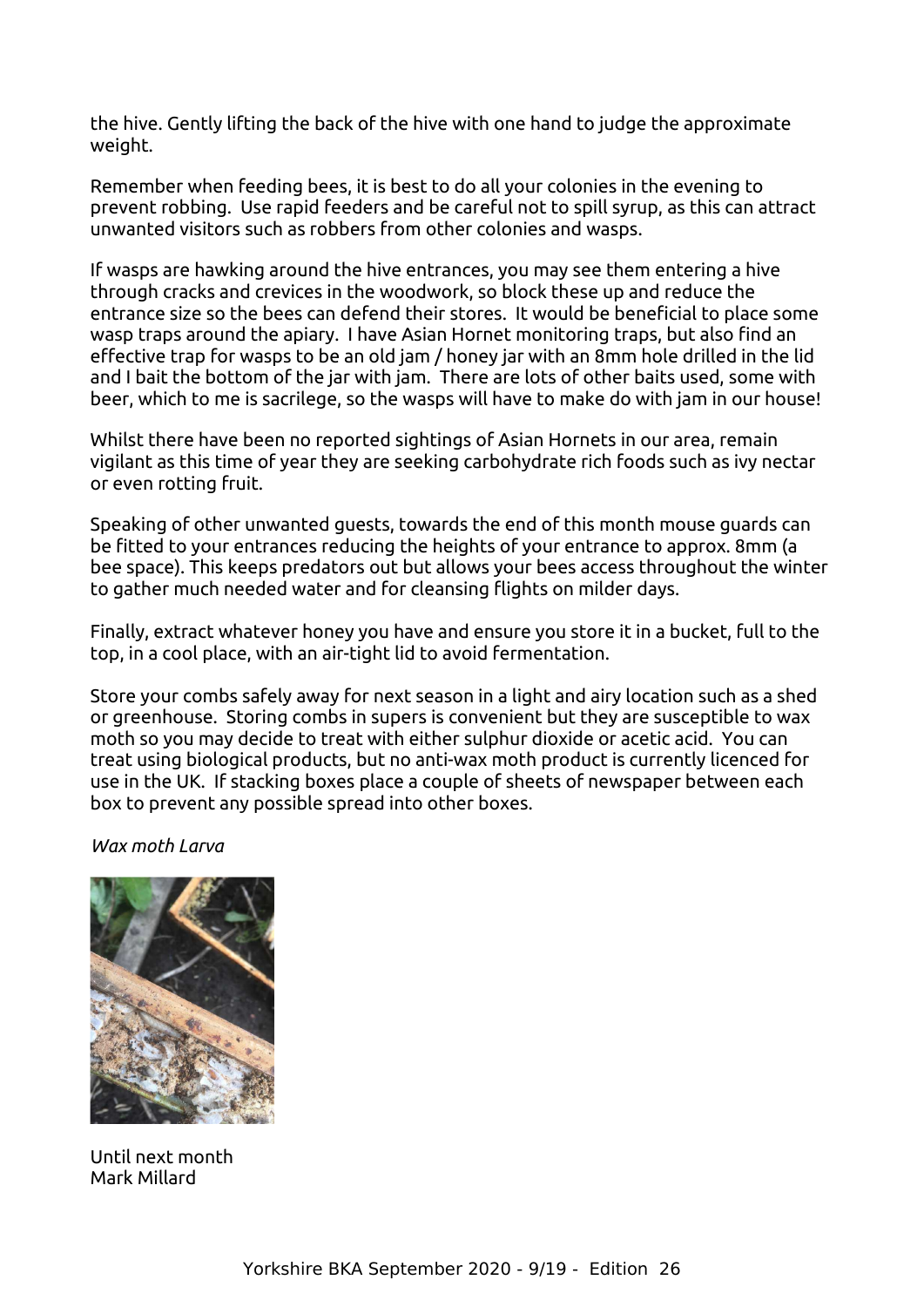## **A Beginner Beekeepers Story**

I have been interested in keeping bees ever since visiting my great aunt's ultra-rural cottage just outside Bromyard. Talk about in the middle of nowhere! At the time I was four years old and lived within the metropolis of Leeds. For a 'town' boy all the fields, woods and streams that surrounded my aunt's house were just fantastic. My elder brother and I had a great time.

Our early morning job was to go to the nearby farm, about half a mile down the track, to collect fresh milk for the day. We were given a large enamel jug, fitted with a carrying handle, to carry back the warm and creamy liquid.

Tucked away in the woods, which bordered her house, my aunt kept several beehives. Occasionally we could hear them. We were told, in no uncertain terms, not to go near them. But the taste of her honey on our breakfast toast was just fabulous.

<span id="page-9-0"></span>Fast forward some sixty odd years, my aunt long passed, and my wife and I are now retired. We now live just outside Malton having moved here around three years ago. The house is modest but comes with a large garden backing on to open fields. Having had a busy career, in civil engineering, often either away from home or constantly moving around the country with my work, the opportunity for keeping bees never really presented itself. But now it did - and I was going to take it!!

My first foray was to register to attend a Beginners Beekeeping Course, my chosen venue being at Oswaldkirk in early 2018. The course was extremely well presented and came with an acknowledgement that the keeping of bees was definitely not for everyone! In fact, I know that not all attendees took up the reins.

In July of that year I also attended an intensive one-day hands on course – this was the real catalyst. There were supposed to be six of us on the course but only four turned up. And two of those left, without saying a word, during the ten thirty-break for coffee and homemade cake. That left myself, a chap from Bridlington, and our host David. David is both a farmer and professional apiarist. I think at the time he had around fifty or so hives – I know for sure he has a lot more now – plus all the professional equipment for extraction, storage and bottling of the golden nectar.

A super course, extremely interesting, and put over in a very matter of fact way; I guess in the same manner that David approaches his farming. However, after around an hour and half of the theory then came highlight - the actual hands on. As we donned our beesuits David told us that he had just collected a new swarm, a few days previously. However, he had kept it confined as he had an idea that they were an angry bunch and that he first needed to just check them out. Indeed, David's foreboding was correct.

Before opening the nuc David warned us to stand well back, about five metres or so. Once the lid was off, out they came! I had never seen anything like it. There were bees everywhere! We may have been five metres away, but it made no difference. They seemed to come straight at us. And the noise! Baptism by fire I thought. But it was the adrenalin of both fear and the proximity of the communal attack that, once it settled, convinced me that I was definitely going to keep bees!

David advised that we just gently move further back from the opened nuc whilst he replaced the lid and cleared the entrance. The further we moved away the fewer the number of bees. After five minutes or so the angry bees had left us completely and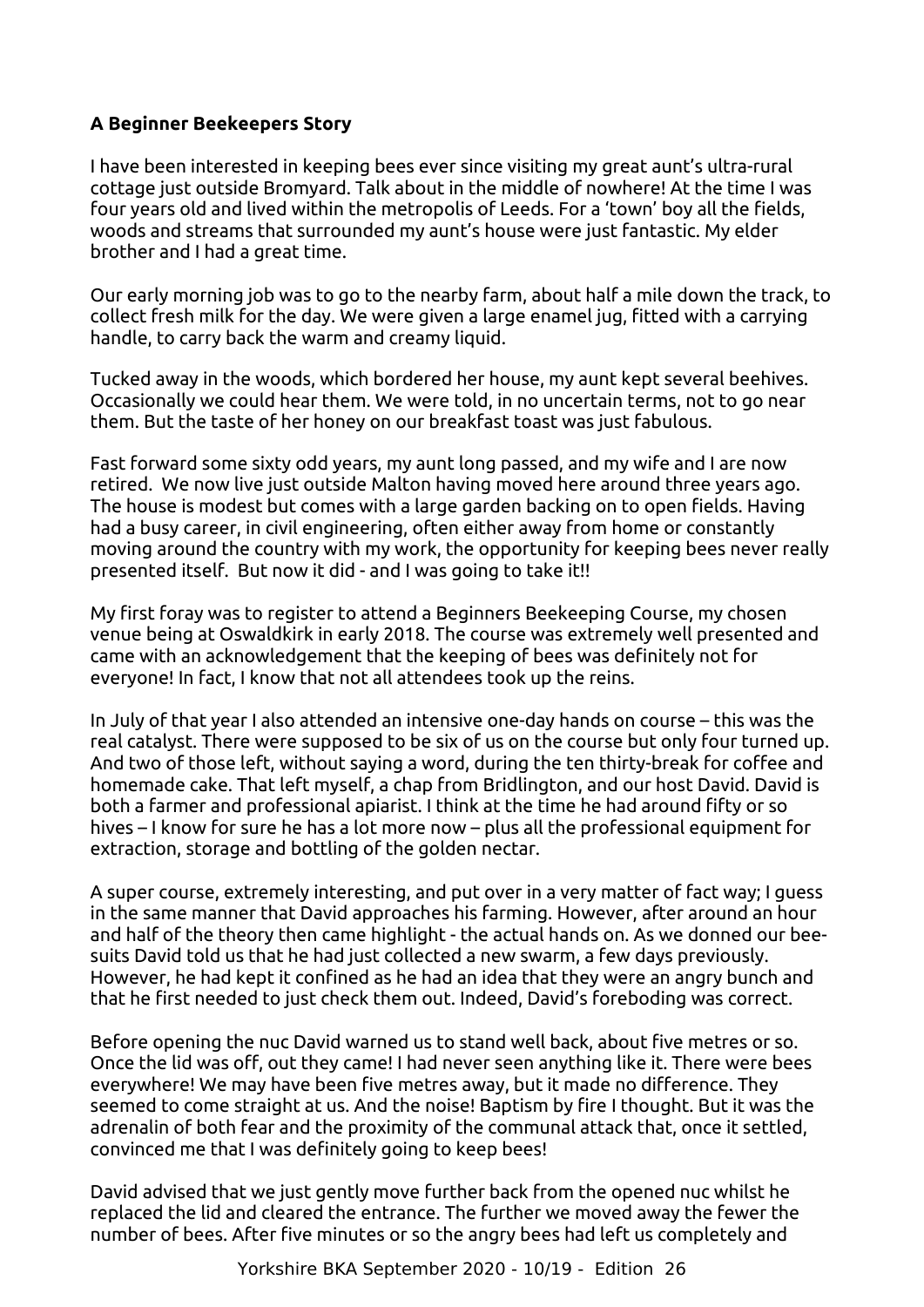retired back to their temporary home. David's view was that he may not keep those bees – they were just so angry!

Following the "angry-bee" episode we moved to another area of the farm. It was now time for us to have our first real hands on. David showed us how to remove the various parts of the hive, carefully and smoothly and explained how to examine the frames and what we were to look for.

After lunch, the rest of the day was spent visiting a few of David's outer apiaries, taking it in turns to open the hives and, under instruction, inspecting the various hives and frames to see what was going on. I was hooked.

David advised that there was no point in getting any bees at that particular time of year, late July, as we would have to feed them all winter, for no reward, and no guarantee that they would survive the winter. I arranged with David that the following June he would provide me with a suitable colony. David's aim, since starting his own honey business, has been to breed colonies of nice gentle bees. That sounded good to me!

In early 2019 I joined Malton & District BKA (M&DBKA) quickly learning that whatever the problem or issue with a hive there were at least several ways of dealing with it – consensus in the approach to an issue was not, in any way, conclusive. Observation: Raise a problem, discuss a problem, read about solving a problem. Then combine as much of what you have learnt to resolve the problem before deciding on your action – be that right or wrong.

Due to our holiday arrangements in early 2019 I could not collect my new colony before early June. Eventually the day arrived. Excitement does not quite describe it. I took my newly constructed brood chamber and frames, together with lid and base, over to David's place. The six frames from the nuc were transferred and the whole lot securely tied up for the journey. By six thirty that evening my hive was duly installed in the field at the back of our house. As advised, I kept them locked them in for a few days. No issues. They settled down to their new location and I was now a happy little beekeeper!

Indeed, the bees David supplied were, as he had said, gentle and non-aggressive except when I did something wrong. They didn't take kindly to being squashed between frames. Neither did they like sudden noises or

bangs on the hive sides. Like every other beekeeper I got stung a few times – mainly because I had not made sure my gloves overlapped the sleeves of my suit. Very occasionally they would sting through my gloves. Over time the irritation of the sting reduced becoming more of an annoyance on my part (having upset them in some way) rather than anything else.

Towards the middle of the year I was feeling that my beekeeping was doing fine. The bees were happy. I was happy. I had a brood chamber and a half plus a super for honey storage. There was pollen, capped honey, capped brood plus eggs and larvae. All was looking good for collecting some honey.

Then, one warm and sunny day I returned to find lots of bees on the outside of the hive. Thinking the hive was swarming I quickly sought out a suitable cardboard box and brushed them into it – hoping the queen was in the midst of the ball of bees. I left the box near to the hive in the hope, as I had read, that they would of their own accord,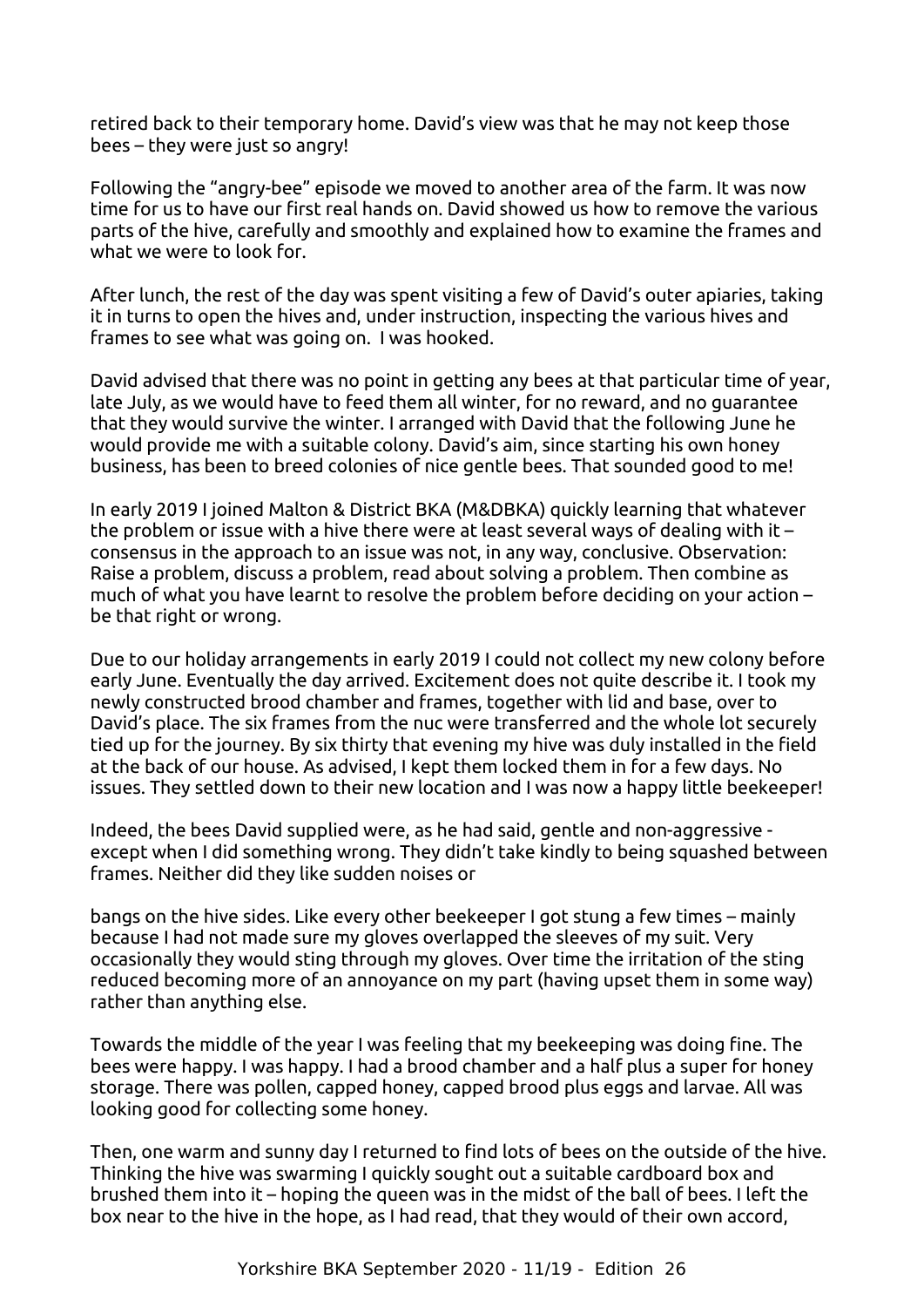return to the hive when ready. Sure enough, by around half past six the box was empty, and activity within and around the hive entrance had returned to normal.

I thought I would leave them to it for a few days. But the next time I inspected there was no queen and no eggs! Disaster, disaster! They had swarmed. And, error of errors, I had, mistakenly, already removed all the newly laid queen cells. My hive was now severely depleted, with no queen and no potential queen.

Internet to the rescue. My new Buckfast Queen arrived two days later. In she went together with her attendant workers all cocooned in their travelling cage. Three days later I removed the plastic capping to let her out. A few days later still (oh the wait) my inspection revealed all was well. There she was, together with new eggs and a happy sounding hive. Only after a few weeks did it also become obvious that my new queen was also providing progeny of gentle bees. Marvellous. The hive is back on track, but the honey stocks are insufficient for me to take any off. They will need what there is for winter plus some additional feed from myself.

Back at M&DBKA I asked what actions I should take in readiness for the colder months. Replace the mesh floor with a solid one some said. Do nothing said others – the bees will look after themselves. Insulate the roof.

Reduce the hive entrance. Put on a mouse guard. Feed them. Protect them from the wind. Don't inspect them. Treat for varroa. I should have known. All the advice was given freely and with the experience of each individual, and, really, is all part and parcel of being a beekeeper.

In the end I did several of the things I was advised. But, one thing in particular (which was advised by a very experienced and professional beekeeper) was to keep the mesh floor, place a super on top of it and the brood chamber above that. Then the excluder with an empty super topping everything in which to place the feed – syrup to start with followed by fondant (once the weather became very cold).

To protect my one and only hive, from the westerly winds and severest of the weather, I also moved it, little by little, inside our boundary hedge. Finally, I wrapped the whole hive in a three-inch (75mm) bandage of polystyrene (the sort that is found in DIY stores for placing between roof rafters in the loft).

The inside of the top super was also lined with the same material, but with two different shapes – one with a circle cut out for the syrup feeder and one with a square cut out to fit an eight inch baking tin - in which I set my fondant. To cap it I lined the roof with the polystyrene Finally, I introduced a varroa treatment, fitted a mouse guard and reduced the hive entrance to just a few holes. Perfect. The hive and bees were now all set ready for whatever the winter could throw at them. Roll on spring. My only job over winter was to regularly check the food stocks – but only on the sunnier days.

You may recall the glorious Spring of 2020? My bees were out early and foraging well. I reversed the hive back to 'normal' and moved it back in to the field. Everything was as it should be - the queen laying plus pollen and nectar being harvested and stored. Honey was being capped and all was looking good for taking off an early honey crop. I was quite concerned that the capped honey was rape seed and, that being the case, if I did not do something soon, I would end up losing my frames to crystallisation.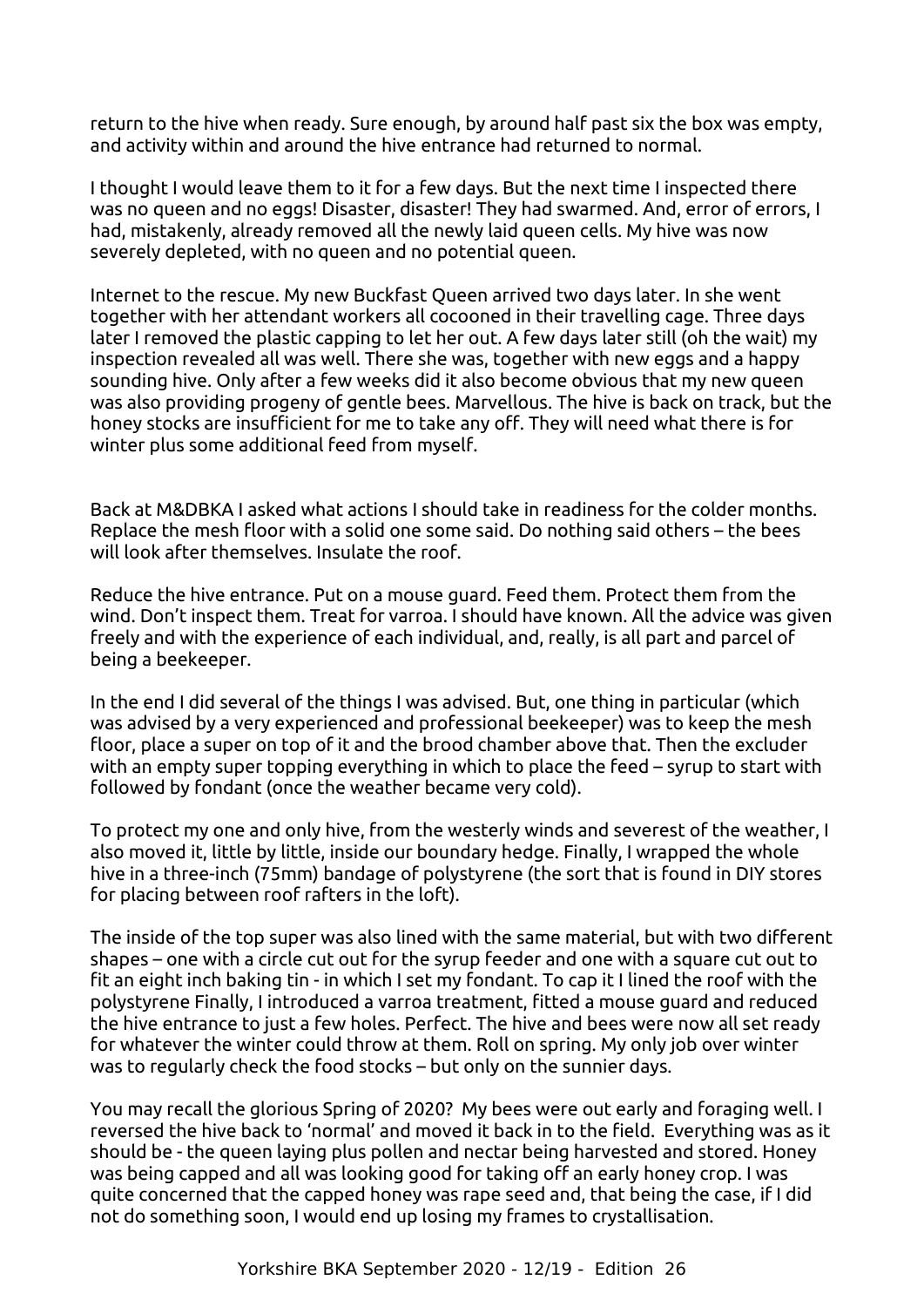Prior to the delivery of my extractor I read endlessly about how that operation should be carried out – as well as watching innumerable YouTube videos! I need not have worried. The process was quite straightforward - but perhaps the one thing I did not realise was that the

longer one keeps turning the centrifuge the more honey will be extracted.

Extracting honey using a hand generated extractor is most definitely a two-man operation. Remembering to put down plenty of newspaper, plus other suitable floor coverings, we completed the task with hardly any mess. Having said that it was very noticeable that honey is bit like chewing gum – it turns up everywhere! But, in our case, not in sufficient quantity to have been a big issue.

Suffice to say that we were really excited to have extracted seven pounds of beautiful, clear and light golden honey – with a water content of just over 17%. And yes, it was definitely worth investing in a refractometer – if only for the peace of mind that our honey met the standards expected. I was even able to create a reasonable sized block of clean bee wax – but that was after doing even more computer research.

To this day I still do not know whether our honey was rape seed or not. All I can say is that, currently, we only have three half pound jars left and that those people to whom we gave some honey have all asked for more! If only!

We considered, now that honey had been extracted, that we were well on the way to being 'in control' of our bees. But not quite! Although the hive continued to thrive, with an extra super added to create more space, suddenly there was no queen and no eggs. Again!! What had happened now?

There was no evidence of swarming. The colony size appeared to be the same – judging by the number of bees on the frames and the hive seemed to be carrying on as 'normal'. I wondered if I had just missed spotting the queen. I was definitely sure that there were no eggs. After two days I checked again. Still no eggs or sight of the queen. Had she just died? I couldn't find her on the hive floor.

A decision had to be made. My new queen arrived, express delivery, the following day. Exactly the same process as the previous year was used to introduce her. I found her dead, on the hive floor, five days after letting her out of the cage!

The good news, if there was any, was that there were two new queen cells within the brood chamber. I had noticed these were present on the inspection when I found there were no eggs. Learning from last year I had decided to just leave them for now. In introducing my new queen, my thinking was that she would deal with any queenhatchling in due course. I concluded that I would just leave the hive to itself and see what happened. I watched the hive from the outside almost daily. On inspection, two weeks later, both the queen cells were empty. There were eggs and brood, all in a proper pattern, together with pollen and honey on the outside of the frames. Workers were still foraging. The hive appeared to be getting back in to shape.

However, by now I knew that the hive had taken a heavy hit in terms of numbers. There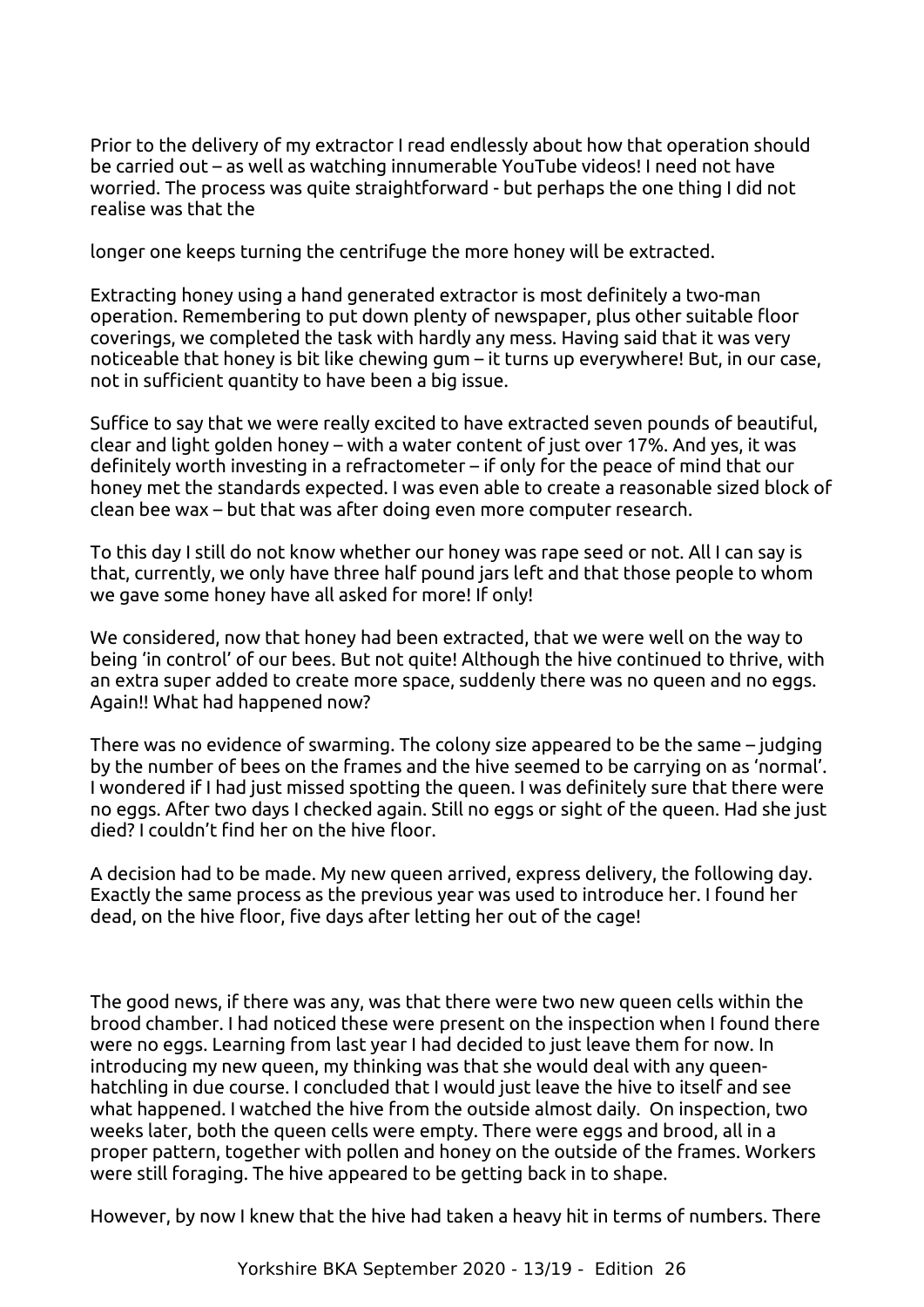were many dead bees on the hive floor. At this time, I had removed the additional super as there were few stores within it. The first super was about half full so was left as a food store. Word was getting out that forage was not so readily available and that beekeepers were starting to feed their hives. I was still hopeful that all would be well. That Nature had taken over and the hive would survive.

I tend to check the hive daily, especially as it is just over the hedge and easily accessed. My checks are not hive inspections just a quick look to see what is going on. No suiting up - just standing and watching. On occasion I will also lift the lid and escape board just see a bit more – I can do this because the bees are so nice and gentle.

On a particular day, about three weeks ago, I noticed quite a few wasps hovering around the hive. I thought nothing of it except that it was a bit strange as I had not noticed this at all before. The following day I decided to watch for a little longer. Shock! The wasps were actually going in and out of the hive! They just waited until there was a gap in the bee 'traffic' and then walked straight in. Clearly the guard bees were not doing their duty.

I reduced the opening to just five holes in the mouse guard – I never took it off after winter. I watched the next day and they were still going in and out. I took the lid off the hive and could see several wasps helping themselves to the super honey stores – and whilst the lid was off making their getaway. I managed to kill several, thinking that the fewer getting back to their nest with the 'smell' of my hive the better!

I reduced the opening to just one hole of the mouse guard and made the entrance such that the bees, and wasps, would have to walk down a short tunnel in order to access the hive. That seemed to work as the 'bee traffic' did not offer as much an opportunity for wasp access. A few days later the wasps were once more accessing the hive – again almost at will. The honey stores in the super were, by this time, severely depleted. My next move was to close-up the hive completely - for three whole days. I checked for wasps, twice daily, by removing the lid and watching for any wasps trying to escape via the 'bee escape' holes. The latter now covered in a thin loose plastic mesh. Any wasps that came up were squashed before they escaped. By day three I was convinced that there were no more wasps within the hive. I decided to open the hive again - but again only to one hole in the mouse guard. Great. That seemed to have worked. However, I was conscious that my colony was really down in numbers and that I must prevent any further wasp invasion.

Then, just the other day, I noticed a number of bees and wasps on the outside of the hive. Several appeared to be fighting. We had guests all that day so an opportunity to check the hive did not present itself. My thoughts were that the hive was so vulnerable that it was, indeed, being robbed – but now by both wasps and robber bees. The following day it rained, hard, so no inspection was possible that day!

The next day, I lit my smoker and donned my bee suit. The outside of the hive was again covered with many bees and wasps. As I removed the lid, and escape board, the most obvious and noticeable thing were the number of wasps. I then realised that the super was almost devoid of any bees or wasps and that almost all the honey stores had gone. I removed the super and queen excluder. In the brood chamber there was quite a number of bees but what brood there was, all drone - and limited to just one frame. Virtually all the stores had gone.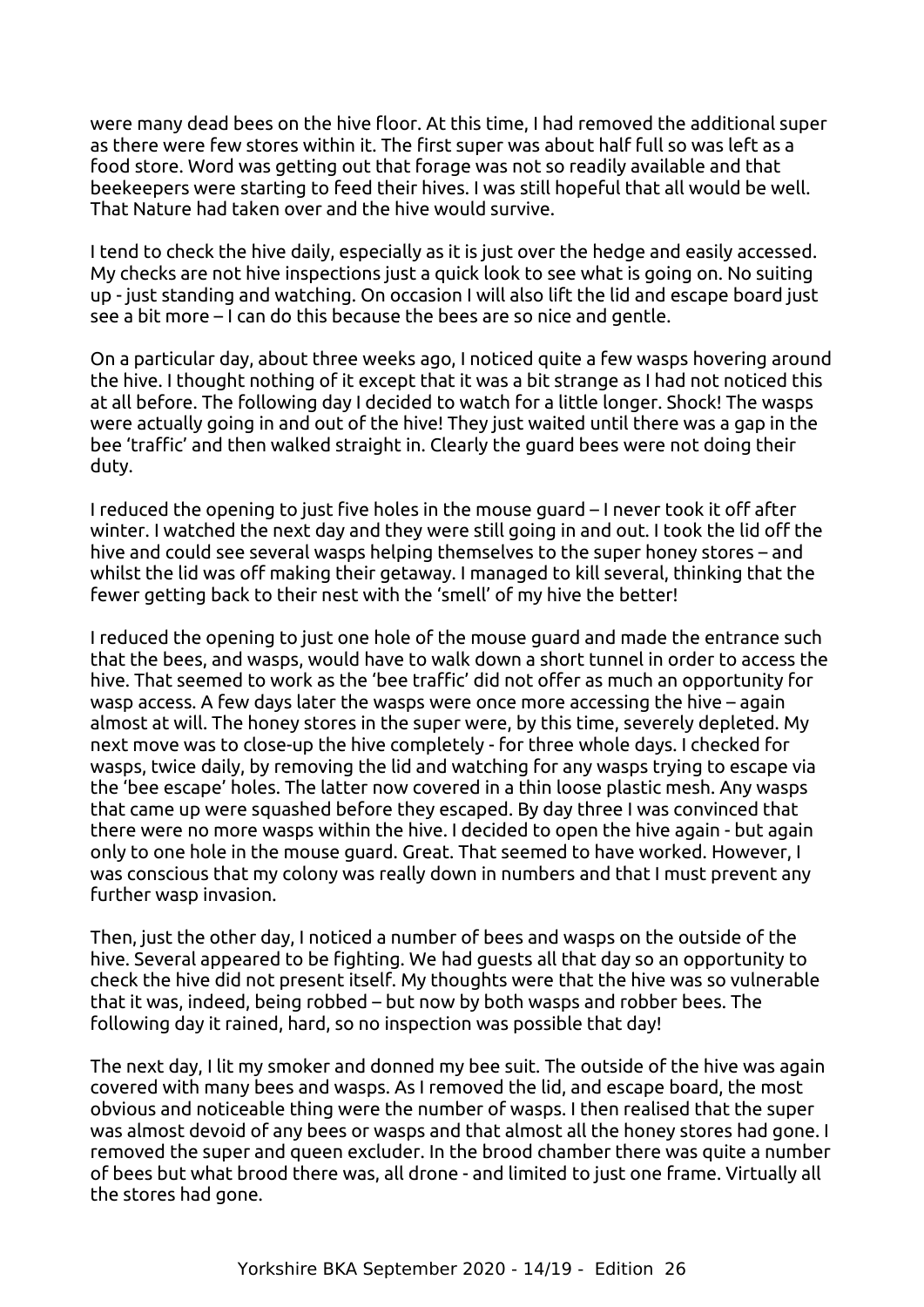I concluded that my hive, with its current brood, was finished. The robbers, both bees and wasps, had won! Could I have done anything differently? I am sure I could. But I did not have sufficient experience or resources, in the shape of another hive for instance, to resolve the problem.

Better luck next year.

Martin Pearce

## <span id="page-14-2"></span>**YBKA CALENDAR 2020**

Events postponed To be updated

## **Committee Details**

Dave Shannon is Chair of YBKA Mark Millard is Vice Chair Norbert Cooper continues as Treasurer Kirit Gorhandas is Examination and Assessments Officer Clare McGettigan is Education Training Officer Linda Schofield is Secretary Tony Jefferson is the YBKA Delegate to BBKA. Chris Barlow continues as Newsletter Editor David Lamont continues as YBKA Webmaster

## <span id="page-14-1"></span>**Classified Adverts**

<span id="page-14-0"></span>Do you have anything bee related for sale or are you wanting something bee related? If so, please email newsletter@ybka.org.uk the editor for a free sale or wanted listing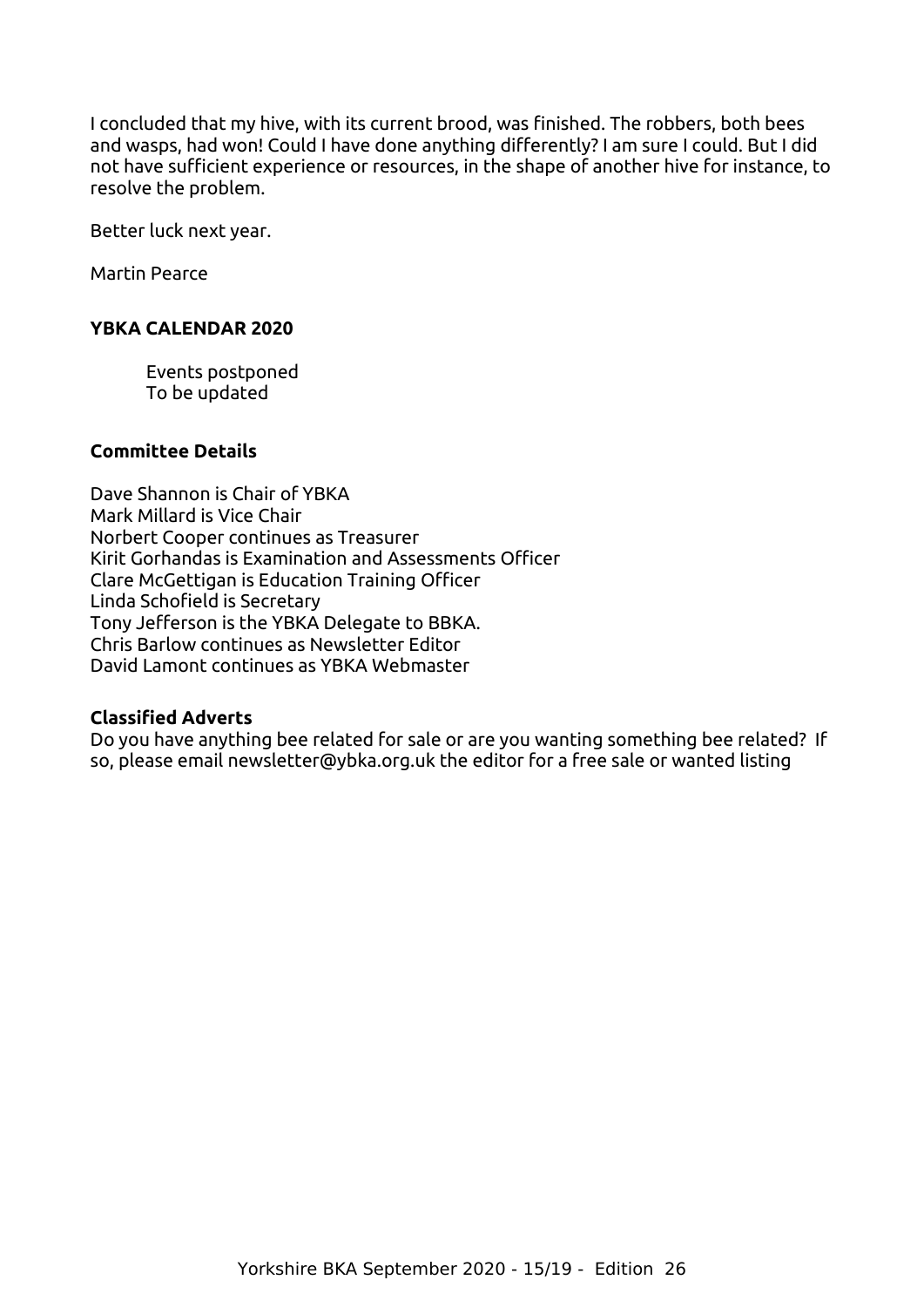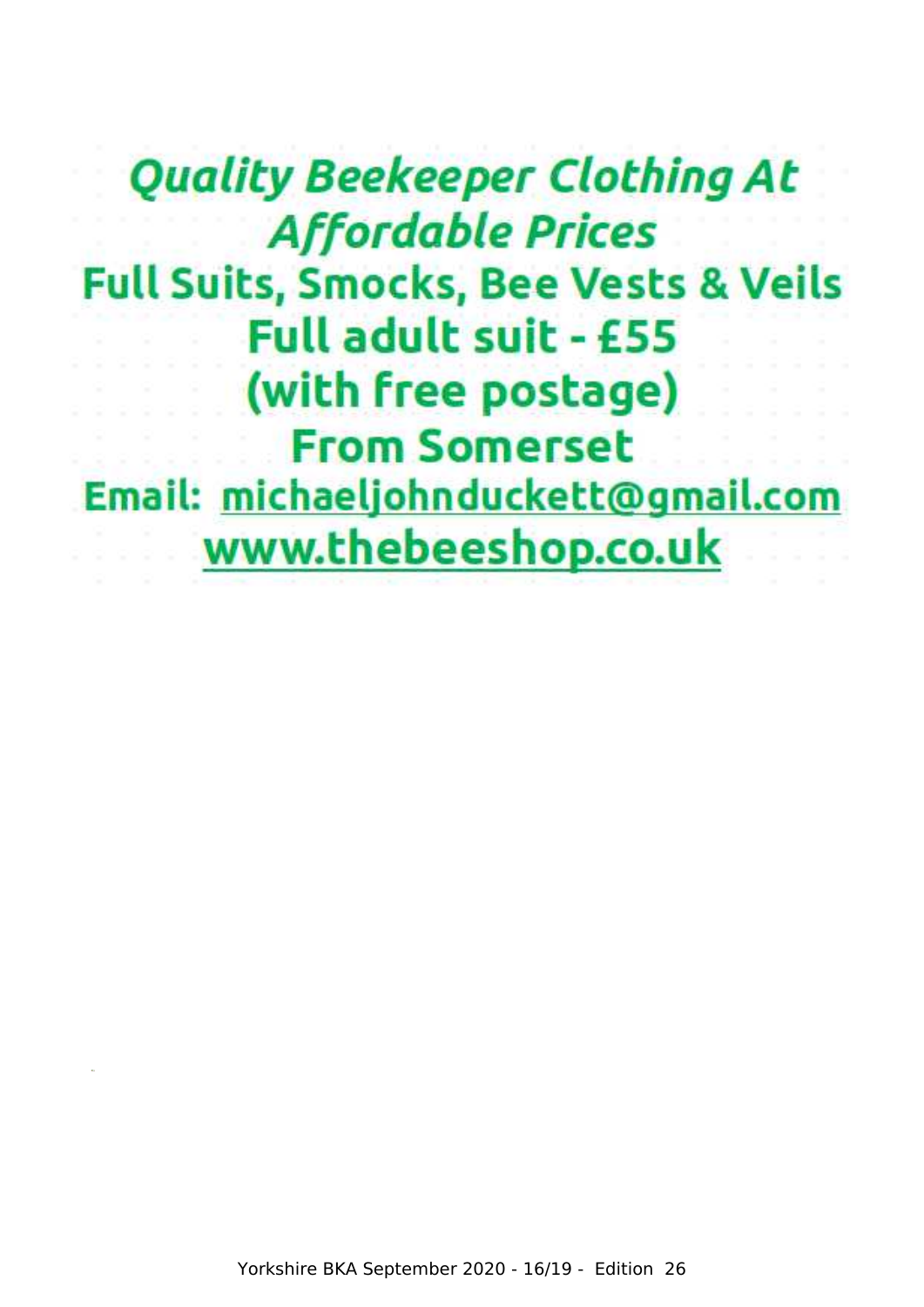www.thorne.co.uk sales@thorne.co.uk 01673 858555

# THORNE

**HELPING BEEKEEPERS** 

Hives, Bees, Frames, Foundation

Processing, Labels, Packaging

**Books, Gifts, Hive Products** 

**KEEP BEES FOR** 

**OVER 100 YEARS** 

**Hardware and Clothing** 

**Queen Rearing** 

Candlemaking

**Health and Feeding** 



## **Varroa Treatment**

MAQS, Apivar and VarroMed **IN STOCK NOW** 



## ORDER ONLINE OR IN STORE

## **RAND**

**Beehive Business Park, Rand** Nr Wragby, Market Rasen LN8 5NJ sales@thorne.co.uk 01673 858555

## **STOCKBRIDGE**

**Chilbolton Down Farm Chilbolton Down** Stockbridge Hampshire SO20 6BU stockbridge@thorne.co.uk 01264 810916

## **WINDSOR**

Oakley Green Farm **Oakley Green** Windsor, SL4 4PZ windsor@thorne.co.uk 01753 830256

## **DEVON**

Quince Honey Farm **Aller Cross** South Molton, EX36 3RD devon@thorne.co.uk 01769 573086

## **SCOTLAND**

Newburgh Ind Est Cupar Road, Newburgh Fife, KY14 6HA scotland@thorne.co.uk 01337 842596

## **Extraction Equipment**

Everything you need to make the most of your honey crop

## 2020 Sale Days Cancelled

Online sale Monday 31st August - Monday 14th September. Sale orders over £100 carriage paid within the UK. All our usual second quality hive parts, second quality frames and usual bargains will be available.

Example frame prices are below

- $\cdot$  50 SN1/DN1 £20
- $\cdot$  50 SN4/DN4 £24
- $\cdot$  50 14"x12" - £30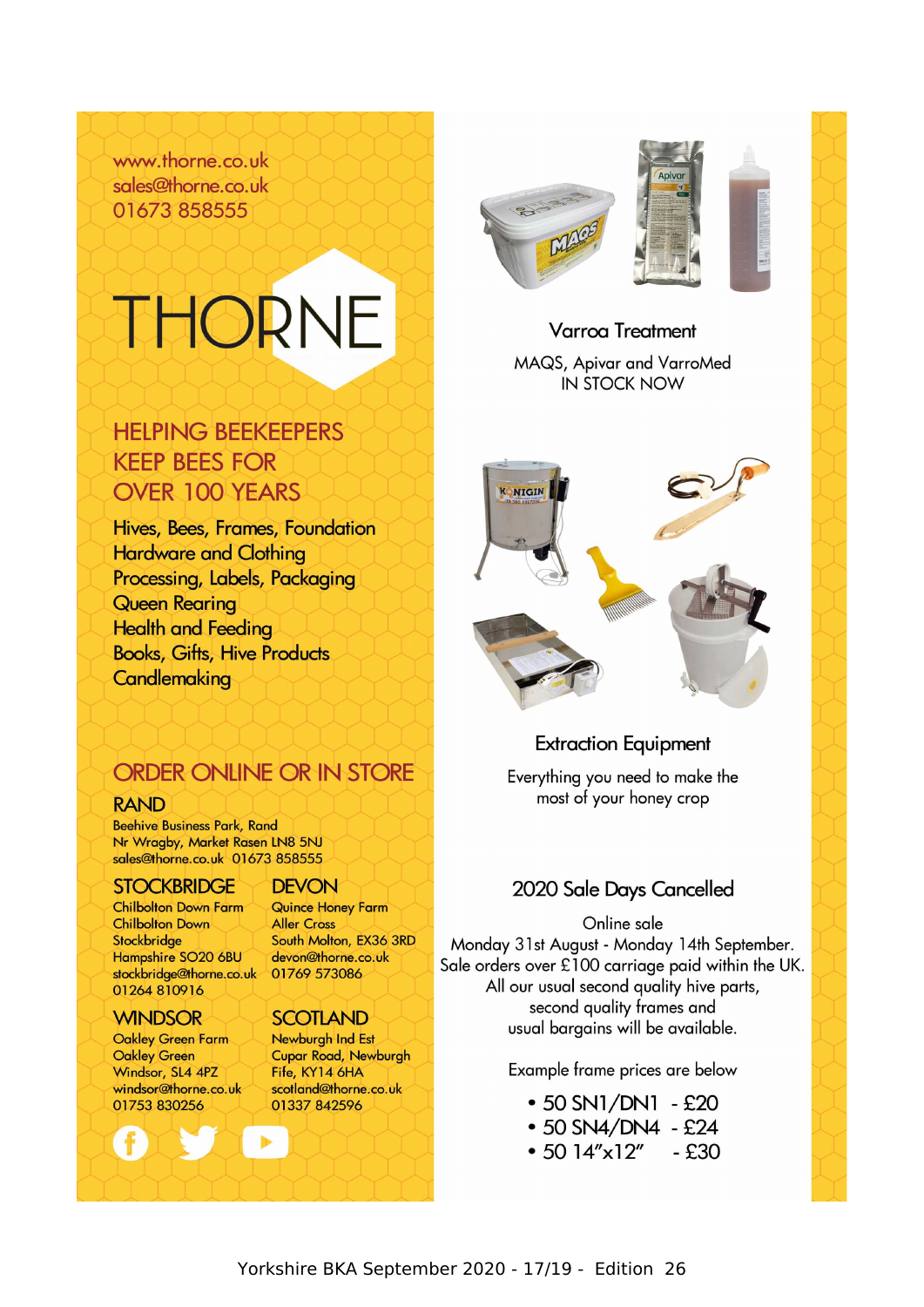## **BeeCraft SHOP**

**SAVE £10**<br>Purchase Bee Hive to Beekeeper<br>and Bee Space to Bee Hive together for just £40.00



**Bee Space to Bee Hive** provides a fascinating insight into how beehives, beekeeping equipment and<br>beekeeping methods have<br>developed over the centuries.



**Bee Hive to Beekeeper** the compelling companion volume covers bee strains; the formation of important beekeeping organisations; descriptions of significant<br>areas of bee research; and recognises many eminent<br>beekeepers.

#### www.bee-craft.com/yorkscombo